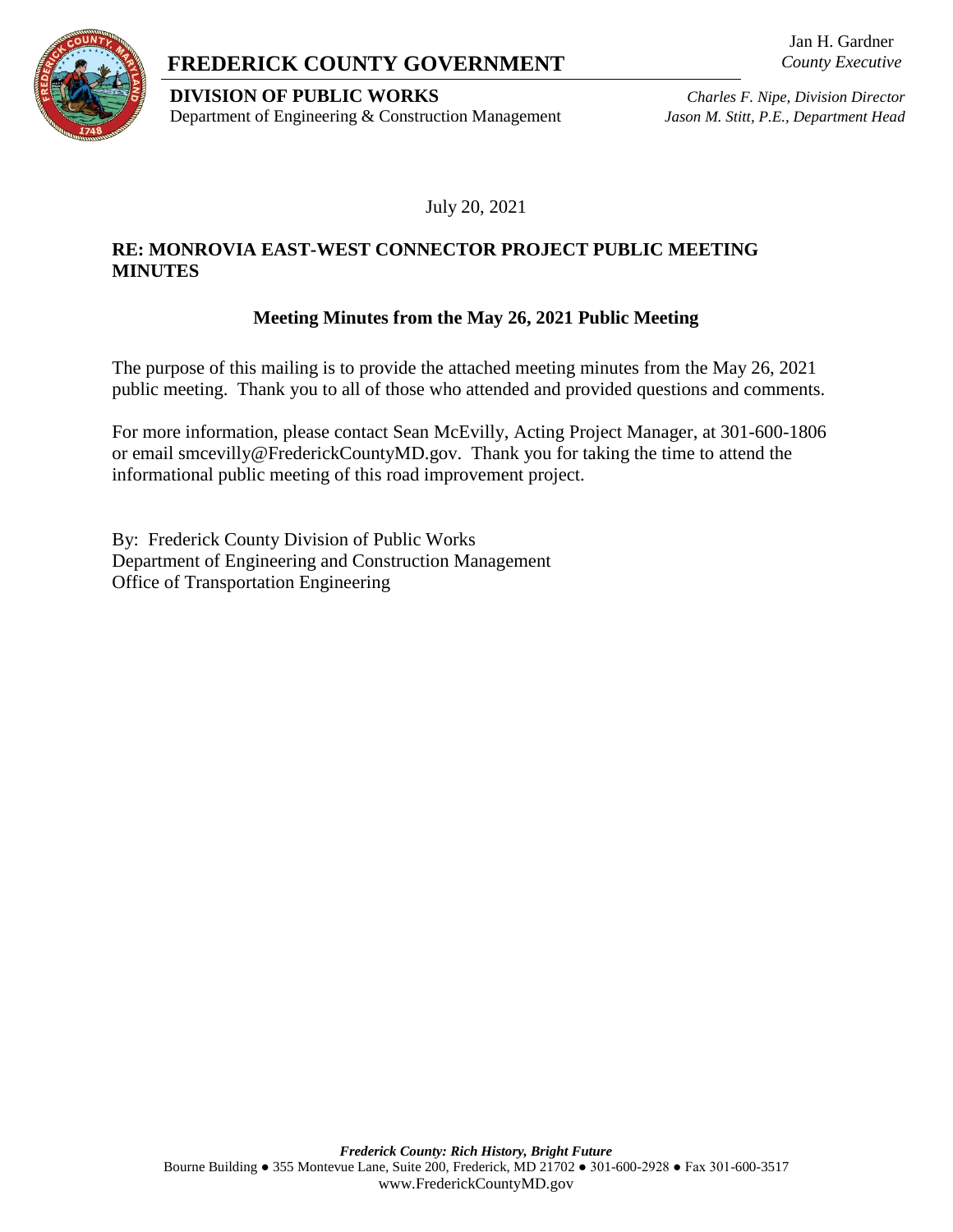Monrovia East-West Connector Project Public Meeting Minutes from May 26, 2021 Page **2** of **5**

# **Monrovia East-West Connector Project Public Meeting Minutes**

On Wednesday, May 26, 2021, staff from the Frederick County Office of Transportation Engineering conducted a public meeting to discuss the preliminary design of the Monrovia East-West Connector Road project.

The meeting began at approximately 7:00 pm and was held virtually via WebEx and also through a dial-in phone number. There were approximately 40 people in attendance from the community. The following were in attendance representing Frederick County government:

# **Division of Public Works:**

| Amanda Radcliffe, P.E., Engineer III, presenter  (301) 600-1959 |  |
|-----------------------------------------------------------------|--|
|                                                                 |  |
|                                                                 |  |
| Sean McEvilly, P.E., Acting Project Manager (301) 600-1806      |  |
|                                                                 |  |

Questions regarding the Monrovia East-West Connector project should be directed to Sean McEvilly, Office of Transportation Engineering, at (301) 600-1806 or email smcevilly@FrederickCountyMD.gov.

The purpose of the meeting was to provide a project overview, construction schedule, and opportunity for the public to ask questions and voice any concerns.

Amanda Radcliffe opened with introductions of the project team, followed by a slideshow presentation including the project contact information, project overview, proposed alignment, typical sections, design rendering graphics and project schedule. After the presentation was completed, time was allowed for questions and general comments from all in attendance.

Details on the project and a recording of the public meeting can be found online at:

<https://www.frederickcountymd.gov/8189/Monrovia-East-West-Connector>

#### **Questions and Comments**

The summary of questions and comments includes questions discussed at the Public Meeting, as well as any questions or comments received before or after the meeting. Questions that pertained to the same issue were grouped together and may have been edited or reworded for clarity. Answers follow each question.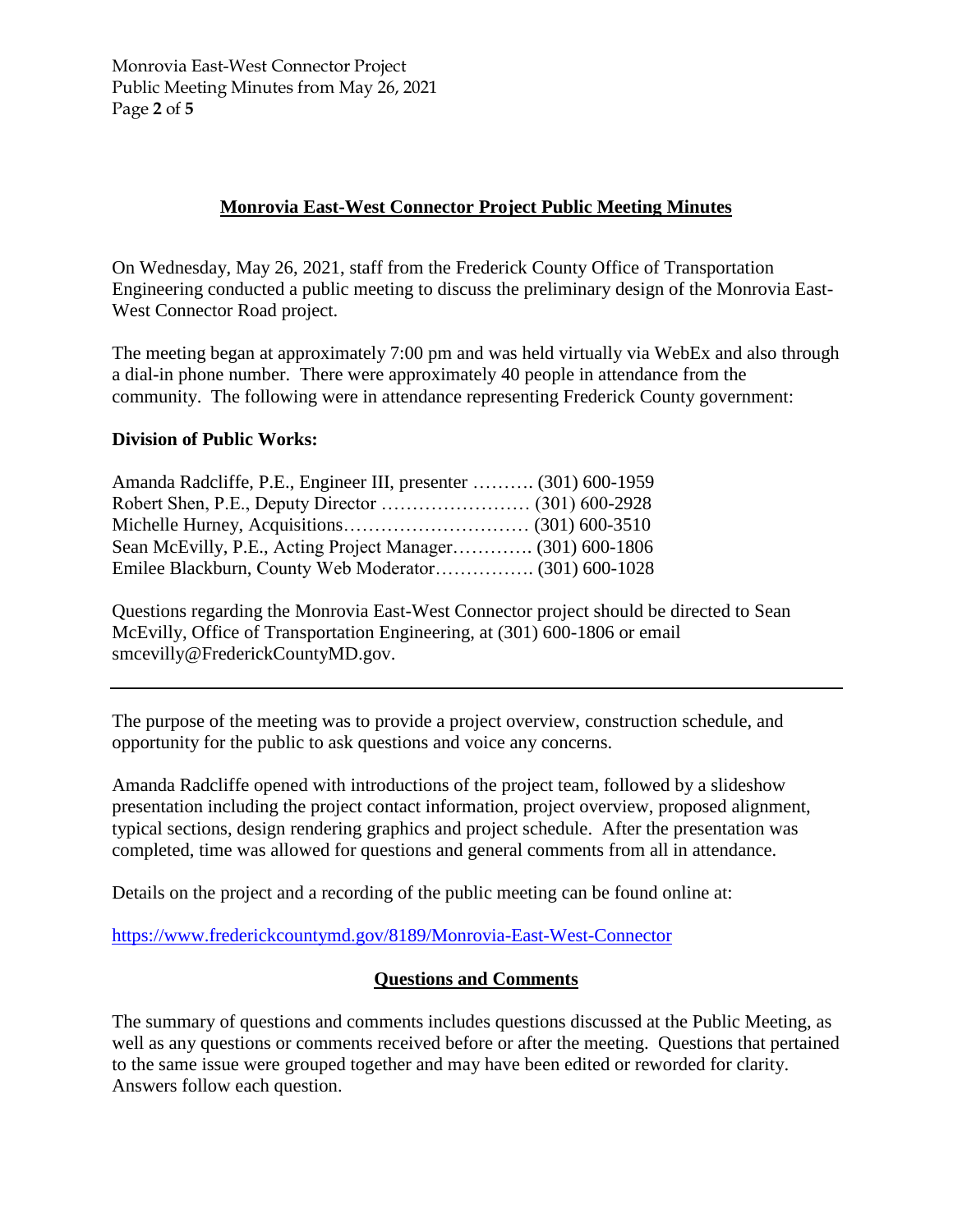Monrovia East-West Connector Project Public Meeting Minutes from May 26, 2021 Page **3** of **5**

#### **A. General Project Questions/Concerns**

#### **1. What is the proposed location of the connector road intersection with Route 75?**

*The connector road is proposed to intersect Route 75 directly across from the Bush Creek Church property, approximately 1,000 feet north of the Archer Circle intersection (and approximately 300 feet north of the church entrance driveway).*

#### **2. Will a traffic signal be installed at the intersection of the proposed connector road with Route 75?**

*It is not expected that a signal will be warranted, but since Route 75 is a State Route this will be discussed with Maryland Department of Transportation State Highway Administration (MDOT SHA). If a signal is not currently warranted, it may still be installed at a later date if/when it is warranted based on future conditions such as increased traffic volumes or safety concerns.*

# **3. Once the connector road is open, how will vehicles be discouraged from continued use of the older, unimproved section of Ed McClain Road? Will the old section of Ed McClain Road be closed to through traffic during or after construction of the connector?**

*The design team is currently considering options to limit the continued through-traffic usage of Ed McClain Road, and will consider such options as the design progresses.*

#### **4. Will the existing (old) section of Ed McClain Road be renamed? What will the proposed connector road be named?**

*County personnel are currently discussing the naming of the old and new roads. As part of the County's open/close/alter process, public input will be solicited so that resident preferences are considered.* 

#### **5. Will left turns from Landsdale be permitted onto Ed McClain Road?**

*Left turns will be permitted from Landsdale Blvd., Monrovia Blvd. and Emerald Crown Drive onto Ed McClain Road once construction of the connector road is complete and open to traffic.*

# **6. In order to prevent trucks from getting stuck and/or turning around at the railroad bridge, what (additional) measures will be taken to stop oversize trucks from using Ed McLain Road and/or Route 75 north from Route 80?**

*Route 75 and Route 80 are State Routes and subject to MDOT SHA (State) regulations, including signage and vehicle restrictions. Currently both roads include warning signs regarding the low bridge height of the railroad bridge over Route 75. MDOT SHA will*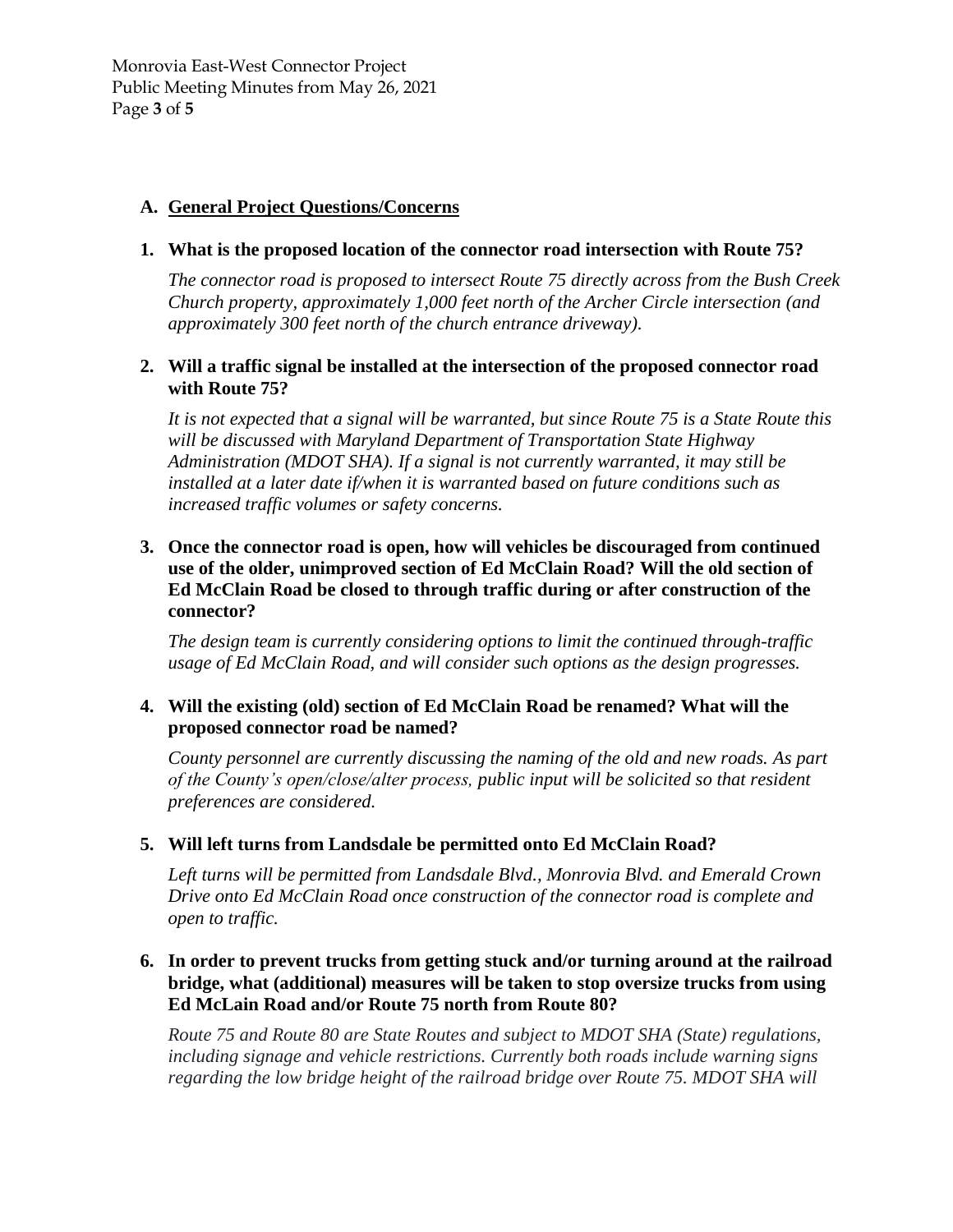*continue to participate in the design review process of this project, and will have the opportunity to recommend signage or other restrictions on State Routes 75 & 80.*

# **7. Was a direct connection to I-70 from the Landsdale community considered instead of a connection to Route 75?**

*The roadway connector to Route 75 was agreed upon during the subdivision approval process for the Landsdale community. Currently the I-70/Meadow Road/MD 144 interchange is being upgraded from a partial to a full interchange. Frederick County is not aware of any other planned I-70 interchanges in the area. New interchanges require many years for planning, design, permitting and construction, and such a connection would not feasibly be open in the near future. A direct connection to Route 75 is a more practical solution to the immediate needs of the community.*

#### **8. Have property owners been contacted about impacts to their land and/or acquisition of Right of Way for this project?**

*Although property owners have been notified about the connector road project, Right of Way needs and impacts have not yet been developed to a sufficient level to determine specific impacts to individual properties. As the design progresses, individual meetings will be held with affected property owners to discuss any impacts or Right of Way needs.*

# **9. What are the funding amounts from the County, State, and private developers?**

*Currently the project is expected to be funded by approximately 59% (\$3.6 million) from private developer contribution, with the remaining 41% (\$2.5 million) funded by Frederick County for a total of \$6.1 million in accordance with the fiscal year (FY) 2022 Adopted Capital Improvement Program (CIP) Budget. No State funding is expected.* 

Per Frederick County Public Schools (FCPS), a future elementary school site is planned at the southwest corner of Monrovia Blvd and Ed McClain Road. This new school will replace the existing Green Valley Elementary School just east of the Route 75 and Route 80 intersection. Funding for this project hasn't been awarded yet so construction dates are not yet known, but the replacement school could open as early as the fall of 2025.

# **10. Will construction of the new school be taken into consideration for the proposed connector road design, including the increase in traffic?**

*The proposed school location is beyond the limits of the connector road project, so no modifications to the connector road design are anticipated for accommodation of the school construction. However, the design team will review the proposed school design to assess any possible traffic impacts to the connector road project.*